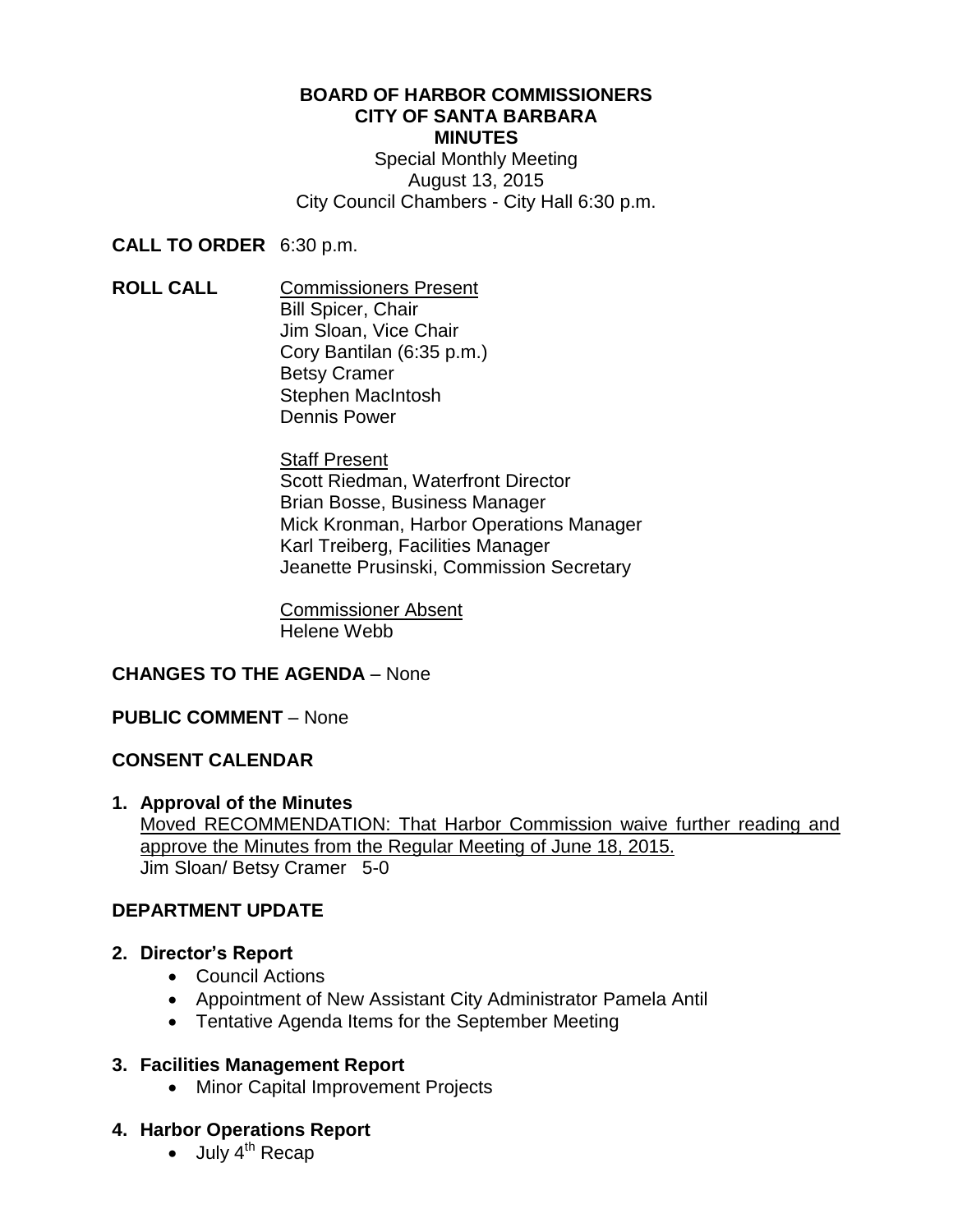Harbor Commission Minutes August 13, 2015 Page 2

- Slip Lottery List Drawing Pending
- King Harbor Race Recap
- Farr 40 Races
- Kayaks & Stand-Up Paddle Boards A Crowded House

#### Speaker:

Garrett Kababik, owner of the Paddle Sports Center. Business is doing well and wants to be a part of the solution to remedy the congestion. He explains that he is trying to mitigate congestion problems with education by running his video all day in his store, he has a chart in three locations and online, he supports using the color coded lanyards, and suggests City resources for a "guard" at the summer at or near the bait dock.

## **NEW BUSINESS**

#### **5. Assignment of Lease Agreement No. 23,986 – Madame Rosinka**

Brian Bosse informed the Commission of the passing of Ms. Barbara Sonia Adams; and in her Last Will and Testament, requests that the business lease for the Madame Rosinka spiritual consultancy be transferred to John and Dolly Adams.

Moved RECOMMENDATION: That Harbor Commission recommend to City Council approval of the assignment of Lease Agreement No. 23,986 from Barbara Sonia Adams, d.b.a. Madame Rosinka, to John and Dolly Adams, for the 153 square foot commercial space located at 221-B Stearns Wharf. Cory Bantilan/ Stephen MacIntosh 6-0

#### **6. Service Agreement with Ecco Wireless to Provide Wireless Internet Service to the Harbor Area**

Brian Bosse presented the Commission with the terms for a service agreement with Ecco Wireless.

Moved RECOMMENDATION: That Harbor Commission recommend to the City Council approval of a five-year service agreement with Ecco Wireless USA, Inc. providing wireless internet service to the Harbor area on a subscription basis, at no cost to the Waterfront Department.

Cory Bantilan/ Jim Sloan 6-0

## **7. Office Lease with Brophy & Sons, Inc.**

Brian Bosse discussed the recommended lease for 125 Harbor Way, Suites 14, 15 and 22 (490 square feet total) for accounting and management office space for Brophy Brothers' Restaurant operations in Santa Barbara and Ventura.